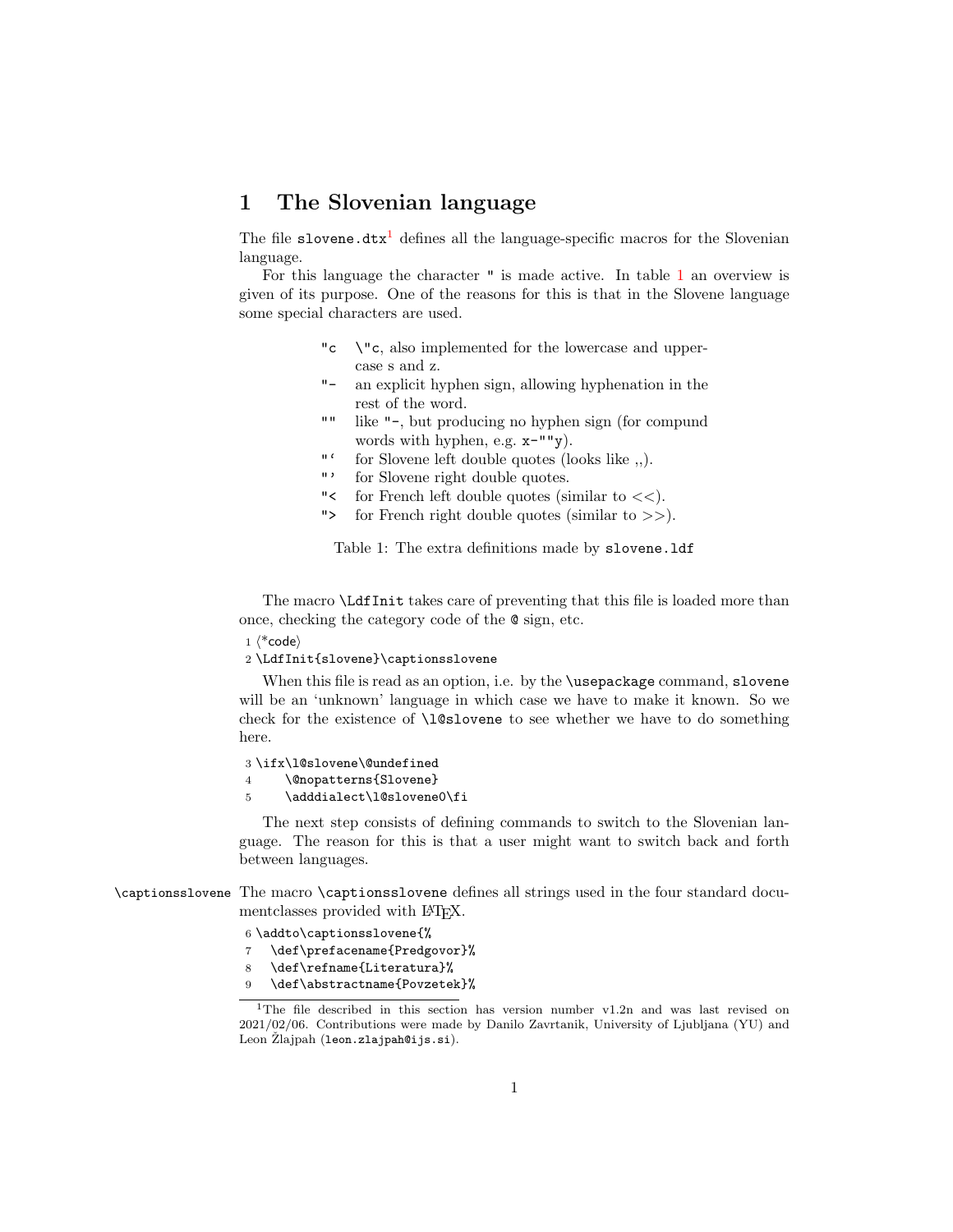- \def\bibname{Literatura}%
- \def\chaptername{Poglavje}%
- 12 \def\appendixname{Dodatek}%
- \def\contentsname{Kazalo}%
- \def\listfigurename{Slike}%
- \def\listtablename{Tabele}%
- \def\indexname{Stvarno kazalo}% used to be Indeks
- \def\figurename{Slika}%
- \def\tablename{Tabela}%
- \def\partname{Del}%
- \def\enclname{Priloge}%
- \def\ccname{Kopije}%
- \def\headtoname{Prejme}%
- \def\pagename{Stran}%
- \def\seename{glej}%
- \def\alsoname{glej tudi}%
- \def\proofname{Dokaz}%
- \def\glossaryname{Glossary}% <-- Needs translation
- }%
- \dateslovene The macro \dateslovene redefines the command \today to produce Slovenian dates.
	- \def\dateslovene{%
	- \def\today{\number\day.~\ifcase\month\or
	- januar\or februar\or marec\or april\or maj\or junij\or
	- julij\or avgust\or september\or oktober\or november\or december\fi
	- 33 \space \number\year}}

\extrasslovene The macro \extrasslovene performs all the extra definitions needed for the Slove-\noextrasslovene nian language. The macro \noextrasslovene is used to cancel the actions of \extrasslovene.

> For Slovene the " character is made active. This is done once, later on its definition may vary. Other languages in the same document may also use the " character for shorthands; we specify that the slovenian group of shorthands should be used.

```
34 \initiate@active@char{"}
35 \addto\extrasslovene{\languageshorthands{slovene}}
36 \addto\extrasslovene{\bbl@activate{"}}
```
Don't forget to turn the shorthands off again.

\addto\noextrasslovene{\bbl@deactivate{"}}

First we define shorthands to facilitate the occurence of letters such as  $\check{c}$ .

```
38 \declare@shorthand{slovene}{"c}{\textormath{\v c}{\check c}}
39 \declare@shorthand{slovene}{"s}{\textormath{\v s}{\check s}}
40 \declare@shorthand{slovene}{"z}{\textormath{\v z}{\check z}}
41 \declare@shorthand{slovene}{"C}{\textormath{\v C}{\check C}}
42 \declare@shorthand{slovene}{"S}{\textormath{\v S}{\check S}}
```
\declare@shorthand{slovene}{"Z}{\textormath{\v Z}{\check Z}}